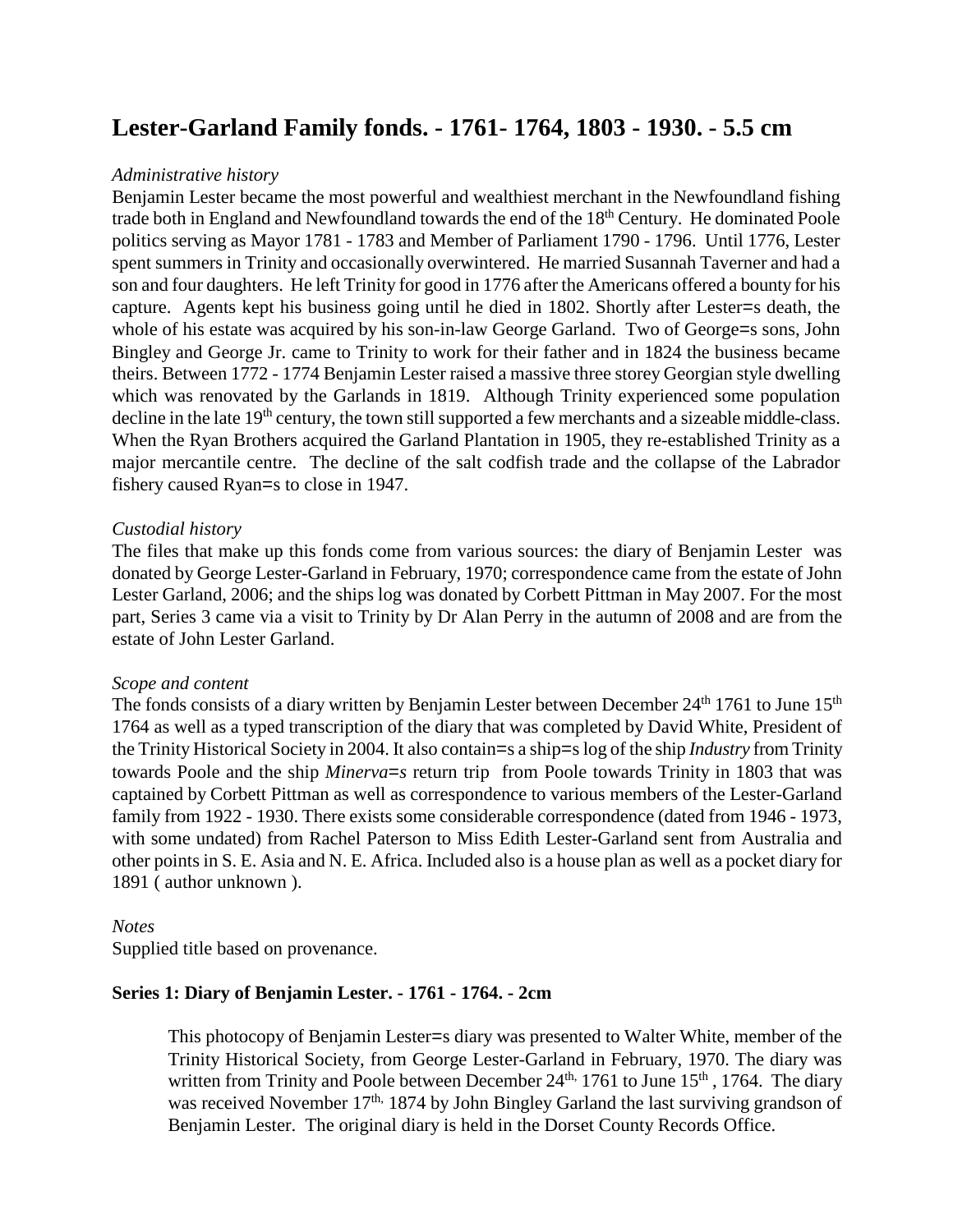# **Series 2: Ship=s Log. - 1803. - 0.5cm**

Contains a record of the ship *Industry=s* voyage from Trinity towards Poole and the ship *Minerva*=s return voyage from Poole towards Trinity. The log records weather conditions, courses, direction of wind, etc

## **Series 3: Various Correspondence**

- $3.01$  1922 1930. 0.5 cm Correspondence written with in the Lester-Garland family regarding the family business, etc.
- $3.02$  1946-1973. 1cm

Correspondence from Australia, SE Asia and NE Africa to Miss E. Lester Garland, a pocket diary, extract on the firm of Messrs. Stilwell & Sons, floor plans of a house and garden, and a newspaper photo of ABathurst Carrillon@

- 3.03 1960, 1979, 1983, 1987, 1988 Correspondence to Mrs. E. Lester-Garland, some of the letters are written to "Aunt Edith" and signed by "Jane", there were also photographs included with one of the letters, these can be found in the photograph collection.
- 3.04 Correspondence regarding a "Robert Burns Manuscipt" between Rev. G.H. Lester-Garland and Sotheby & Co., London (May 1960)

#### **Series 4: Certificates of John M. Lester-Garland**

- 4.01 Life Governor for services rendered to the Imperial Cancer Research Fund
- 4.02 Certificate for Thirty Yeas Service to the British Gas South Western

# **Series 5: Documents relating to George Henry Lester-Garland and his service during World War I 1917-1919**

- 5.01 Letter "To the Head of the Household" May 29,1917 letter telling family members to reduce the consumption of bread.
- 5.02 A "Movement Order" for Lieutenant G. H. Lester-Garland to return to base to be demobilized, a Protection Cetificate, May 6, 1919, letter from the War Office in London releasing G.H. Lester-Garland from his military service, and a letter explaining G.H. Lester- Garlands service in World War I signed by E. A. Macuee, Major, Machine Gun Corps